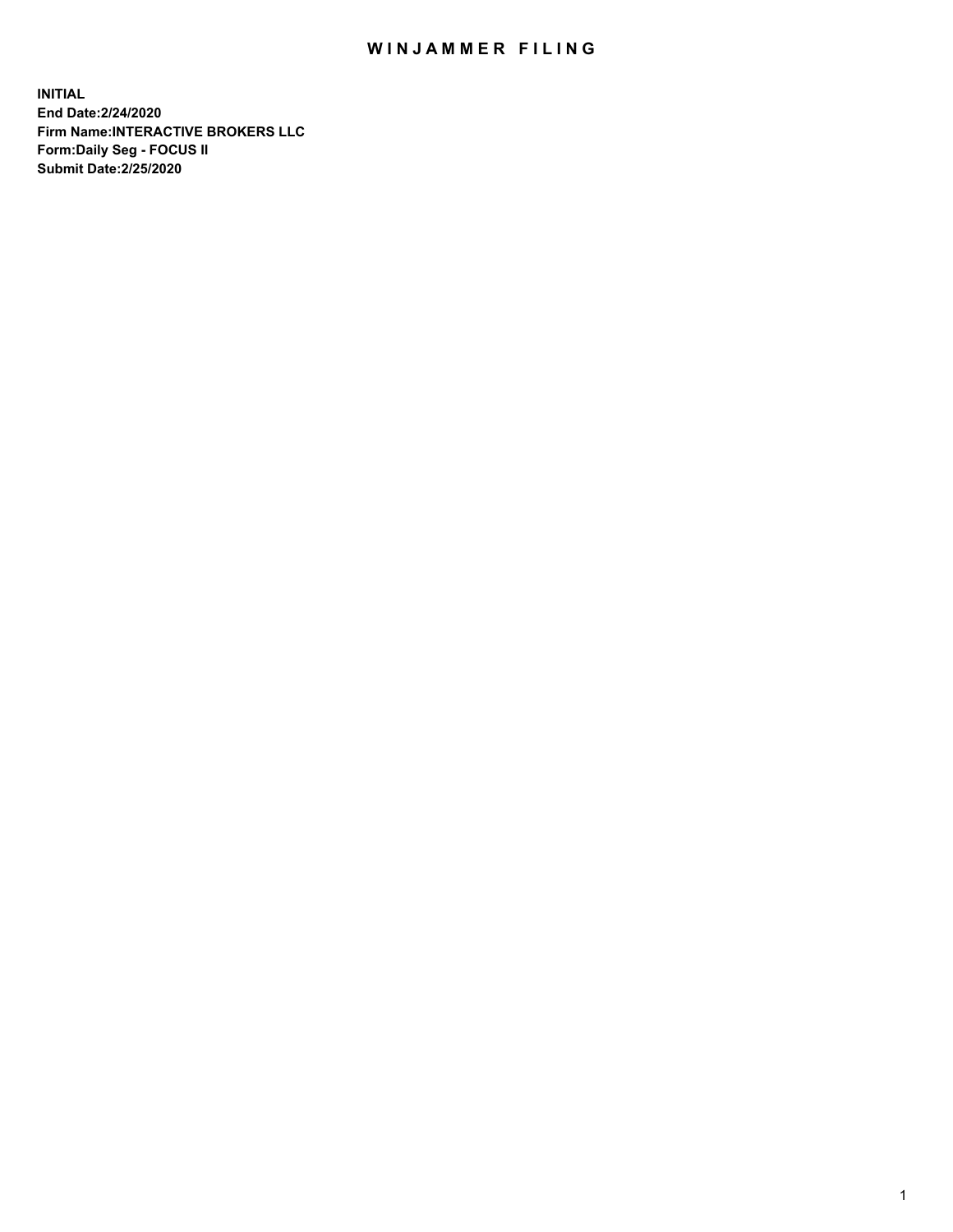**INITIAL End Date:2/24/2020 Firm Name:INTERACTIVE BROKERS LLC Form:Daily Seg - FOCUS II Submit Date:2/25/2020 Daily Segregation - Cover Page**

| Name of Company                                                                                                                                                                                                                                                                                                               | <b>INTERACTIVE BROKERS LLC</b>                                                                  |
|-------------------------------------------------------------------------------------------------------------------------------------------------------------------------------------------------------------------------------------------------------------------------------------------------------------------------------|-------------------------------------------------------------------------------------------------|
| <b>Contact Name</b>                                                                                                                                                                                                                                                                                                           | James Menicucci                                                                                 |
| <b>Contact Phone Number</b>                                                                                                                                                                                                                                                                                                   | 203-618-8085                                                                                    |
| <b>Contact Email Address</b>                                                                                                                                                                                                                                                                                                  | jmenicucci@interactivebrokers.c<br><u>om</u>                                                    |
| FCM's Customer Segregated Funds Residual Interest Target (choose one):<br>a. Minimum dollar amount: ; or<br>b. Minimum percentage of customer segregated funds required:% ; or<br>c. Dollar amount range between: and; or<br>d. Percentage range of customer segregated funds required between:% and%.                        | $\overline{\mathbf{0}}$<br>$\overline{\mathbf{0}}$<br>155,000,000 245,000,000<br>0 <sub>0</sub> |
| FCM's Customer Secured Amount Funds Residual Interest Target (choose one):<br>a. Minimum dollar amount: ; or<br>b. Minimum percentage of customer secured funds required:%; or<br>c. Dollar amount range between: and; or<br>d. Percentage range of customer secured funds required between:% and%.                           | $\overline{\mathbf{0}}$<br>$\overline{\mathbf{0}}$<br>80,000,000 120,000,000<br>0 <sub>0</sub>  |
| FCM's Cleared Swaps Customer Collateral Residual Interest Target (choose one):<br>a. Minimum dollar amount: ; or<br>b. Minimum percentage of cleared swaps customer collateral required:%; or<br>c. Dollar amount range between: and; or<br>d. Percentage range of cleared swaps customer collateral required between:% and%. | $\overline{\mathbf{0}}$<br>$\overline{\mathbf{0}}$<br>0 <sub>0</sub><br>0 <sub>0</sub>          |

Attach supporting documents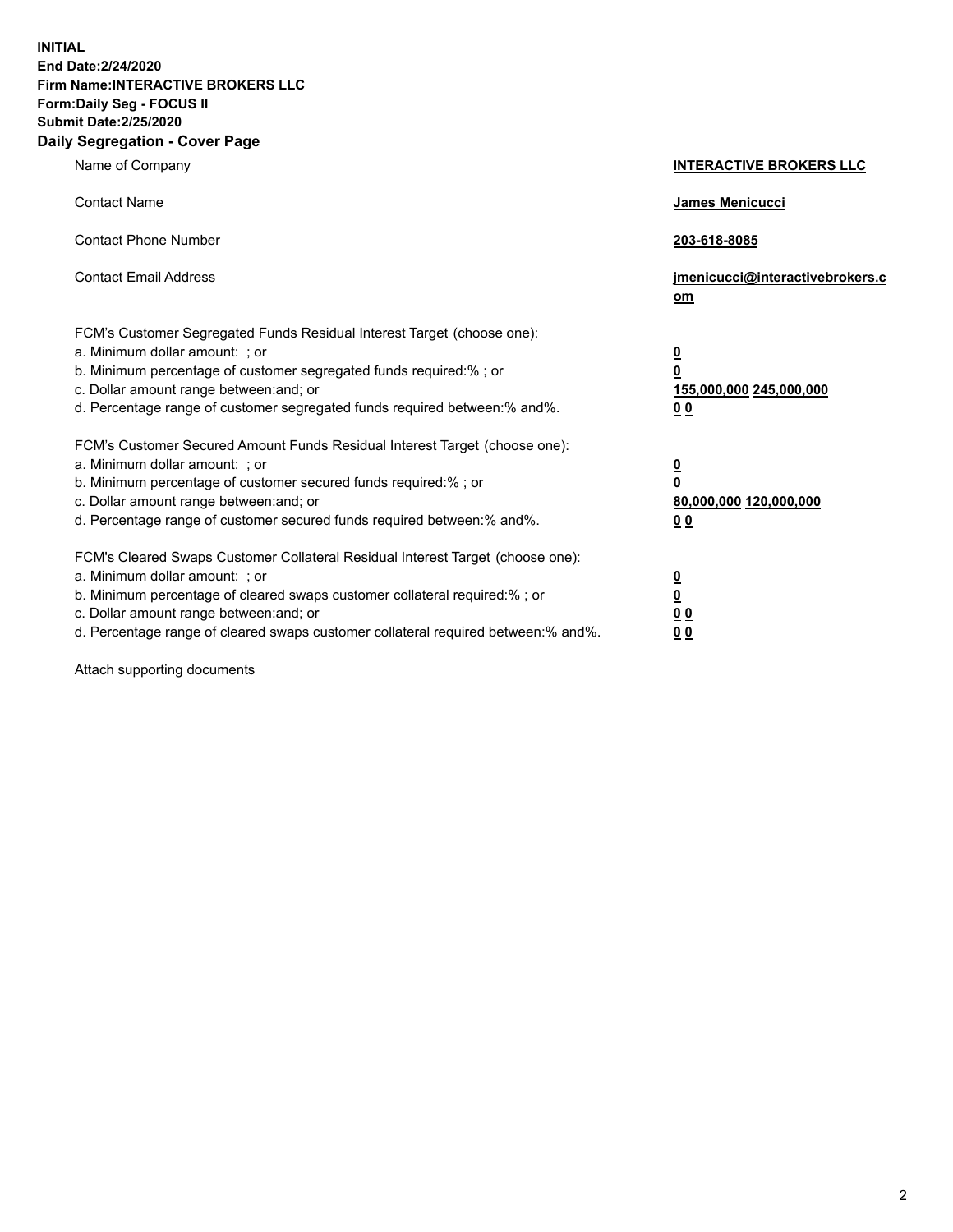**INITIAL End Date:2/24/2020 Firm Name:INTERACTIVE BROKERS LLC Form:Daily Seg - FOCUS II Submit Date:2/25/2020 Daily Segregation - Secured Amounts**

|     | <u>ovgrvgation ovodrod Annount</u>                                                                         |                                                 |
|-----|------------------------------------------------------------------------------------------------------------|-------------------------------------------------|
|     | Foreign Futures and Foreign Options Secured Amounts                                                        |                                                 |
|     | Amount required to be set aside pursuant to law, rule or regulation of a foreign                           | $0$ [7305]                                      |
|     | government or a rule of a self-regulatory organization authorized thereunder                               |                                                 |
| 1.  | Net ledger balance - Foreign Futures and Foreign Option Trading - All Customers                            |                                                 |
|     | A. Cash                                                                                                    | 491,844,655 [7315]                              |
|     | B. Securities (at market)                                                                                  | $0$ [7317]                                      |
| 2.  | Net unrealized profit (loss) in open futures contracts traded on a foreign board of trade                  | 11,051,360 [7325]                               |
| 3.  | Exchange traded options                                                                                    |                                                 |
|     | a. Market value of open option contracts purchased on a foreign board of trade                             | 119,984 [7335]                                  |
|     | b. Market value of open contracts granted (sold) on a foreign board of trade                               | -194,160 <sup>[7337]</sup>                      |
| 4.  | Net equity (deficit) (add lines 1. 2. and 3.)                                                              | 502,821,839 [7345]                              |
| 5.  | Account liquidating to a deficit and account with a debit balances - gross amount                          | 4,758 [7351]                                    |
|     | Less: amount offset by customer owned securities                                                           | 0 [7352] 4,758 [7354]                           |
| 6.  | Amount required to be set aside as the secured amount - Net Liquidating Equity                             | 502,826,597 [7355]                              |
|     | Method (add lines 4 and 5)                                                                                 |                                                 |
| 7.  | Greater of amount required to be set aside pursuant to foreign jurisdiction (above) or line                | 502,826,597 [7360]                              |
|     | 6.                                                                                                         |                                                 |
|     | FUNDS DEPOSITED IN SEPARATE REGULATION 30.7 ACCOUNTS                                                       |                                                 |
| 1.  | Cash in banks                                                                                              |                                                 |
|     | A. Banks located in the United States                                                                      | 71,716,654 [7500]                               |
|     | B. Other banks qualified under Regulation 30.7                                                             | 0 [7520] 71,716,654 [7530]                      |
| 2.  | Securities                                                                                                 |                                                 |
|     | A. In safekeeping with banks located in the United States                                                  | 446,507,088 [7540]                              |
|     | B. In safekeeping with other banks qualified under Regulation 30.7                                         | 0 [7560] 446,507,088 [7570]                     |
| 3.  | Equities with registered futures commission merchants                                                      |                                                 |
|     | A. Cash                                                                                                    | $0$ [7580]                                      |
|     | <b>B.</b> Securities                                                                                       | $0$ [7590]                                      |
|     | C. Unrealized gain (loss) on open futures contracts                                                        | $0$ [7600]                                      |
|     | D. Value of long option contracts                                                                          | $0$ [7610]                                      |
|     | E. Value of short option contracts                                                                         | 0 [7615] 0 [7620]                               |
| 4.  | Amounts held by clearing organizations of foreign boards of trade                                          |                                                 |
|     | A. Cash                                                                                                    | $0$ [7640]                                      |
|     | <b>B.</b> Securities                                                                                       | $0$ [7650]                                      |
|     | C. Amount due to (from) clearing organization - daily variation                                            | $0$ [7660]                                      |
|     | D. Value of long option contracts                                                                          | $0$ [7670]                                      |
|     | E. Value of short option contracts                                                                         | 0 [7675] 0 [7680]                               |
| 5.  | Amounts held by members of foreign boards of trade                                                         |                                                 |
|     | A. Cash                                                                                                    | 100,887,373 [7700]                              |
|     | <b>B.</b> Securities                                                                                       | $0$ [7710]                                      |
|     | C. Unrealized gain (loss) on open futures contracts                                                        | 5,000,303 [7720]                                |
|     | D. Value of long option contracts                                                                          | 119,984 [7730]                                  |
|     | E. Value of short option contracts                                                                         | <mark>-194,160</mark> [7735] 105,813,500 [7740] |
| 6.  | Amounts with other depositories designated by a foreign board of trade                                     | $0$ [7760]                                      |
| 7.  | Segregated funds on hand                                                                                   | $0$ [7765]                                      |
| 8.  | Total funds in separate section 30.7 accounts                                                              | 624,037,242 [7770]                              |
| 9.  | Excess (deficiency) Set Aside for Secured Amount (subtract line 7 Secured Statement<br>Page 1 from Line 8) | 121,210,645 [7380]                              |
| 10. | Management Target Amount for Excess funds in separate section 30.7 accounts                                | 80,000,000 [7780]                               |
| 11. | Excess (deficiency) funds in separate 30.7 accounts over (under) Management Target                         | 41,210,645 [7785]                               |
|     |                                                                                                            |                                                 |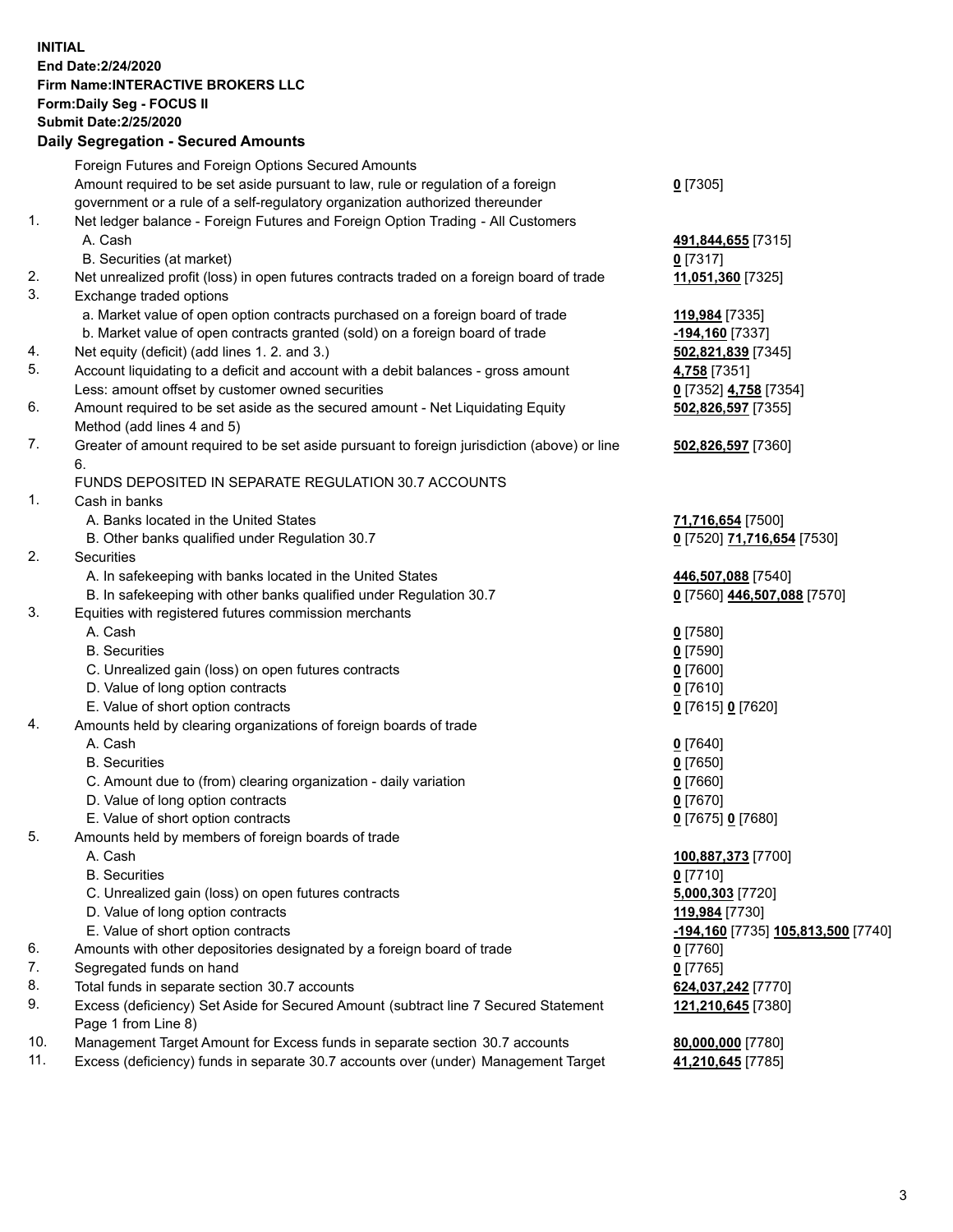**INITIAL End Date:2/24/2020 Firm Name:INTERACTIVE BROKERS LLC Form:Daily Seg - FOCUS II Submit Date:2/25/2020 Daily Segregation - Segregation Statement** SEGREGATION REQUIREMENTS(Section 4d(2) of the CEAct) 1. Net ledger balance A. Cash **4,358,076,109** [7010] B. Securities (at market) **0** [7020] 2. Net unrealized profit (loss) in open futures contracts traded on a contract market **8,769,889** [7030] 3. Exchange traded options A. Add market value of open option contracts purchased on a contract market **349,708,667** [7032] B. Deduct market value of open option contracts granted (sold) on a contract market **-362,507,714** [7033] 4. Net equity (deficit) (add lines 1, 2 and 3) **4,354,046,951** [7040] 5. Accounts liquidating to a deficit and accounts with debit balances - gross amount **928,764** [7045] Less: amount offset by customer securities **0** [7047] **928,764** [7050] 6. Amount required to be segregated (add lines 4 and 5) **4,354,975,715** [7060] FUNDS IN SEGREGATED ACCOUNTS 7. Deposited in segregated funds bank accounts A. Cash **1,309,696,826** [7070] B. Securities representing investments of customers' funds (at market) **1,834,595,475** [7080] C. Securities held for particular customers or option customers in lieu of cash (at market) **0** [7090] 8. Margins on deposit with derivatives clearing organizations of contract markets A. Cash **8,593,118** [7100] B. Securities representing investments of customers' funds (at market) **1,429,246,172** [7110] C. Securities held for particular customers or option customers in lieu of cash (at market) **0** [7120] 9. Net settlement from (to) derivatives clearing organizations of contract markets **-13,237,532** [7130] 10. Exchange traded options A. Value of open long option contracts **351,511,258** [7132] B. Value of open short option contracts **-364,313,361** [7133] 11. Net equities with other FCMs A. Net liquidating equity **0** [7140] B. Securities representing investments of customers' funds (at market) **0** [7160] C. Securities held for particular customers or option customers in lieu of cash (at market) **0** [7170] 12. Segregated funds on hand **0** [7150] 13. Total amount in segregation (add lines 7 through 12) **4,556,091,956** [7180] 14. Excess (deficiency) funds in segregation (subtract line 6 from line 13) **201,116,241** [7190] 15. Management Target Amount for Excess funds in segregation **155,000,000** [7194] 16. Excess (deficiency) funds in segregation over (under) Management Target Amount Excess **46,116,241** [7198]